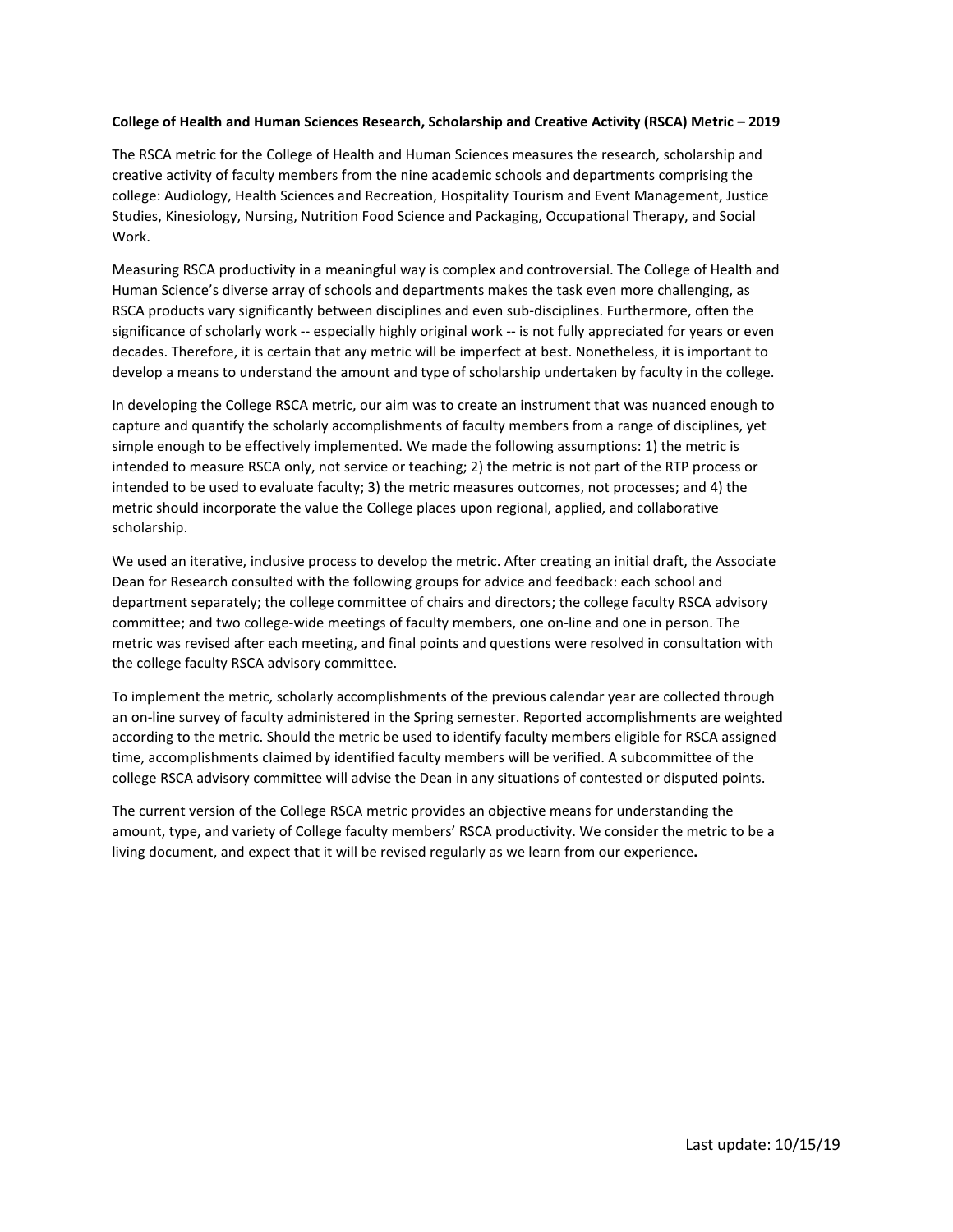|                                                                     | 2.0                                                                                                              | 1.5                                                                                                                                              | 1.0                                                                                                                                                                                                                          | 0.5                                                                                                                                                                                                                        | 0.25                                                                                                                                                                                                                                                                                                                                                                                                             |
|---------------------------------------------------------------------|------------------------------------------------------------------------------------------------------------------|--------------------------------------------------------------------------------------------------------------------------------------------------|------------------------------------------------------------------------------------------------------------------------------------------------------------------------------------------------------------------------------|----------------------------------------------------------------------------------------------------------------------------------------------------------------------------------------------------------------------------|------------------------------------------------------------------------------------------------------------------------------------------------------------------------------------------------------------------------------------------------------------------------------------------------------------------------------------------------------------------------------------------------------------------|
| Grant proposals                                                     | PI, external grant proposal<br>awarded $1$                                                                       | Co-PI, external grant<br>proposal awarded <sup>1</sup>                                                                                           |                                                                                                                                                                                                                              | PI, external grant proposal<br>submitted <sup>2</sup>                                                                                                                                                                      | Co-PI, external grant proposal<br>submitted <sup>2</sup>                                                                                                                                                                                                                                                                                                                                                         |
|                                                                     |                                                                                                                  |                                                                                                                                                  |                                                                                                                                                                                                                              | PI, internal grant proposal<br>awarded <sup>3</sup>                                                                                                                                                                        |                                                                                                                                                                                                                                                                                                                                                                                                                  |
| Journal articles                                                    | First <sup>4</sup> , solo or corresponding<br>author, peer-reviewed <sup>5</sup><br>journal article <sup>6</sup> | Co-author, peer-reviewed <sup>5</sup><br>journal article <sup>6</sup>                                                                            | First <sup>4</sup> , solo or corresponding<br>author, peer-reviewed <sup>5</sup><br>journal short report <sup>7</sup>                                                                                                        | Co-author, peer-reviewed <sup>5</sup><br>journal short report7                                                                                                                                                             |                                                                                                                                                                                                                                                                                                                                                                                                                  |
| Peer-reviewed<br>conference papers,<br>presentations and<br>posters |                                                                                                                  | First <sup>4</sup> , solo or<br>corresponding <sup>4</sup> author,<br>peer-reviewed <sup>5</sup><br>conference proceedings<br>paper <sup>8</sup> | First <sup>4</sup> , solo or corresponding<br>author, peer-reviewed <sup>5</sup><br>conference presentation <sup>9</sup><br>Co-author, peer- reviewed <sup>5</sup><br>published conference<br>proceedings paper <sup>8</sup> | Co-author, peer- reviewed <sup>5</sup><br>conference presentation <sup>9</sup><br>Panelist, discussant,<br>colloquium participant, or<br>invited speaker, peer-<br>reviewed <sup>5</sup> conference                        | First <sup>4</sup> , solo or corresponding<br>author, peer-reviewed <sup>5</sup><br>conference poster<br>presentation <sup>9</sup>                                                                                                                                                                                                                                                                               |
| Books and book<br>chapters                                          | First <sup>4</sup> or solo author,<br>scholarly book <sup>10</sup>                                               | Co-author, scholarly<br>book <sup>10</sup>                                                                                                       | First <sup>4</sup> , solo or corresponding<br>author, scholarly book<br>chapter <sup>11</sup><br>Editor, scholarly book <sup>10</sup>                                                                                        | Co-author, scholarly book<br>chapter <sup>11</sup><br>Co-editor, scholarly book <sup>10</sup>                                                                                                                              |                                                                                                                                                                                                                                                                                                                                                                                                                  |
| Other scholarly<br>products (non-peer<br>reviewed)                  |                                                                                                                  |                                                                                                                                                  |                                                                                                                                                                                                                              | First <sup>4</sup> , solo or corresponding<br>author, report <sup>12</sup><br>Book review <sup>13</sup><br>First <sup>4</sup> , solo or corresponding<br>author, non-peer-reviewed<br>conference presentation <sup>9</sup> | Panelist, discussant,<br>colloquium participant, or<br>invited speaker, non-peer-<br>reviewed conference <sup>9</sup><br>First <sup>4</sup> , solo or corresponding<br>author, invited presentation<br>to professional association or<br>collaborating community<br>partner. <sup>14</sup><br>Co-author, report <sup>12</sup><br>First <sup>4</sup> , solo or corresponding<br>author, short report <sup>7</sup> |